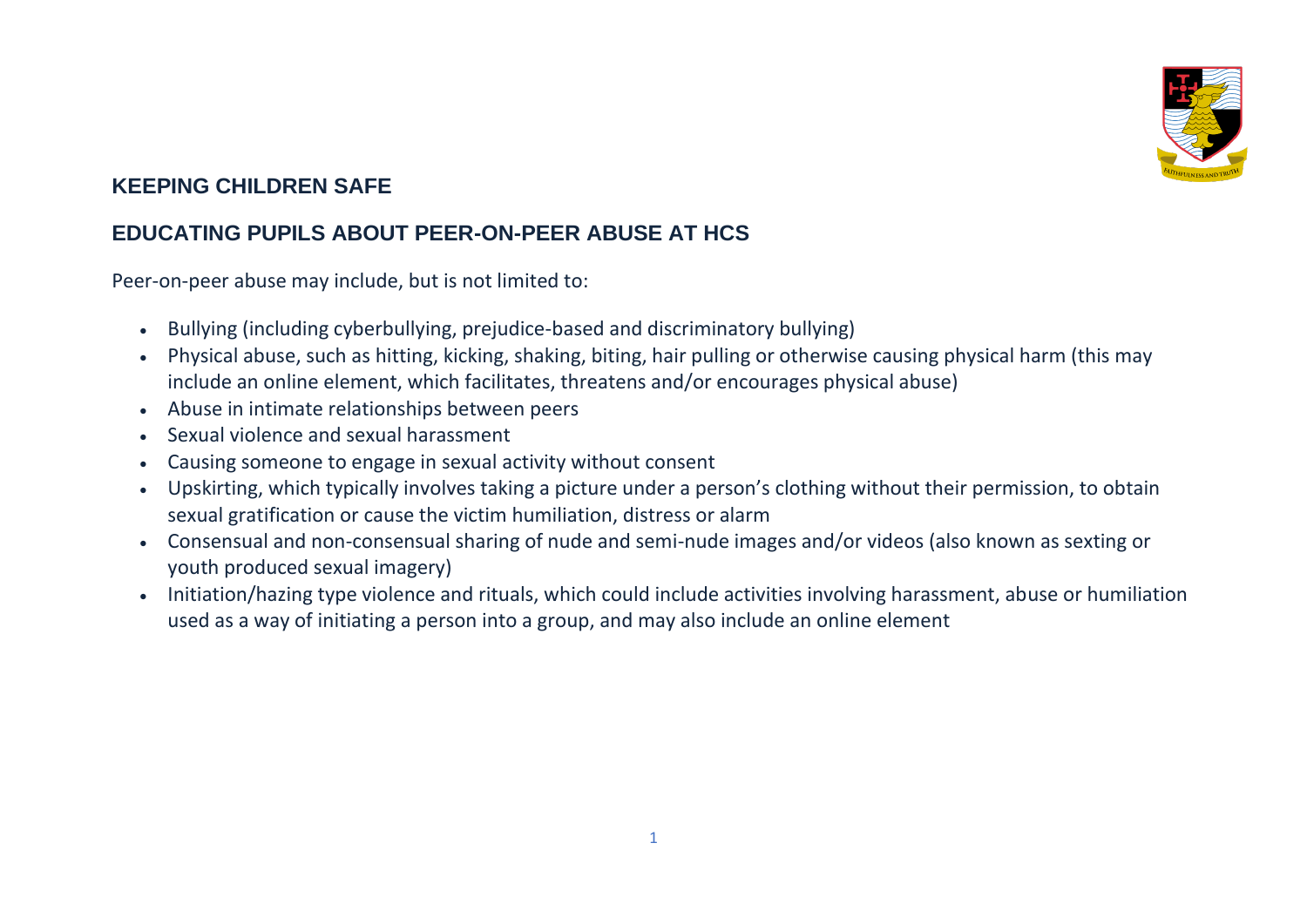|                                                                                                                                  | Year 7                                                                                                                                 | Year 8                                                                                                                                                                 | Year 9                                                                                                                                                                                            | Year 10                                                                              | Year 11                                                  |  |
|----------------------------------------------------------------------------------------------------------------------------------|----------------------------------------------------------------------------------------------------------------------------------------|------------------------------------------------------------------------------------------------------------------------------------------------------------------------|---------------------------------------------------------------------------------------------------------------------------------------------------------------------------------------------------|--------------------------------------------------------------------------------------|----------------------------------------------------------|--|
| <b>Bullying</b><br>(including)<br>cyberbullying,<br>prejudice-based<br>and<br>discriminatory<br>bullying)                        | PSHE-term 1<br>(Friendships/Bullying)<br>PSHE-term 2<br>(Internet safety)<br>RSE drop down - term<br>3 (Consent/peer on<br>peer abuse) | PSHE-term 1<br>(Healthy and positive<br>relationships)<br>PSHE - term 1 (the<br>impact of bullying on<br>mental health)<br>PSHE-term 2<br>Sexting and image<br>sharing | PSHE - term 1 (Positive<br>relationships)<br>PSHE - term 1 (Peer pressure)<br>PSHE - term 1 (Discrimination)<br>PSHE - term 2 (Equality)<br>PSHE - term 2 (Sexting)<br>PSHE - term 3 (Body image) | PSHE-term 1<br>(revenge porn)<br>PSHE - term 1 (social<br>media and self-<br>esteem) | RSE Drop down<br>session $-$ erm $1$<br>Online and media |  |
|                                                                                                                                  | Anti-bullying week<br>$\bullet$<br><b>RE</b><br>IT<br>$\bullet$<br>$\bullet$<br><b>RESPECT</b><br>$\bullet$                            | Assemblies (CSE/Anti bullying/Caring friendships/E safety/Equality)                                                                                                    |                                                                                                                                                                                                   |                                                                                      |                                                          |  |
| Physical abuse (abuse<br>such as hitting,<br>kicking, shaking,<br>biting, hair pulling or<br>otherwise causing<br>physical harm) | PSHE - Anti bullying<br>term 1<br>RSE drop down - term<br>3 (Consent/peer on<br>peer abuse)                                            | PSHE - term 1 (the<br>impact of bullying on<br>mental health)<br>PSHE-term 1<br>(Healthy and positive<br>relationships)                                                | PSHE - term 1 (Positive<br>relationships)                                                                                                                                                         | PSHE-term 1<br>(conflict<br>management)                                              |                                                          |  |
|                                                                                                                                  | Anti-Bullying week<br>٠<br>Assemblies<br>$\bullet$<br>Whole school behaviour policy<br>$\bullet$<br><b>RESPECT</b><br>$\bullet$        |                                                                                                                                                                        |                                                                                                                                                                                                   |                                                                                      |                                                          |  |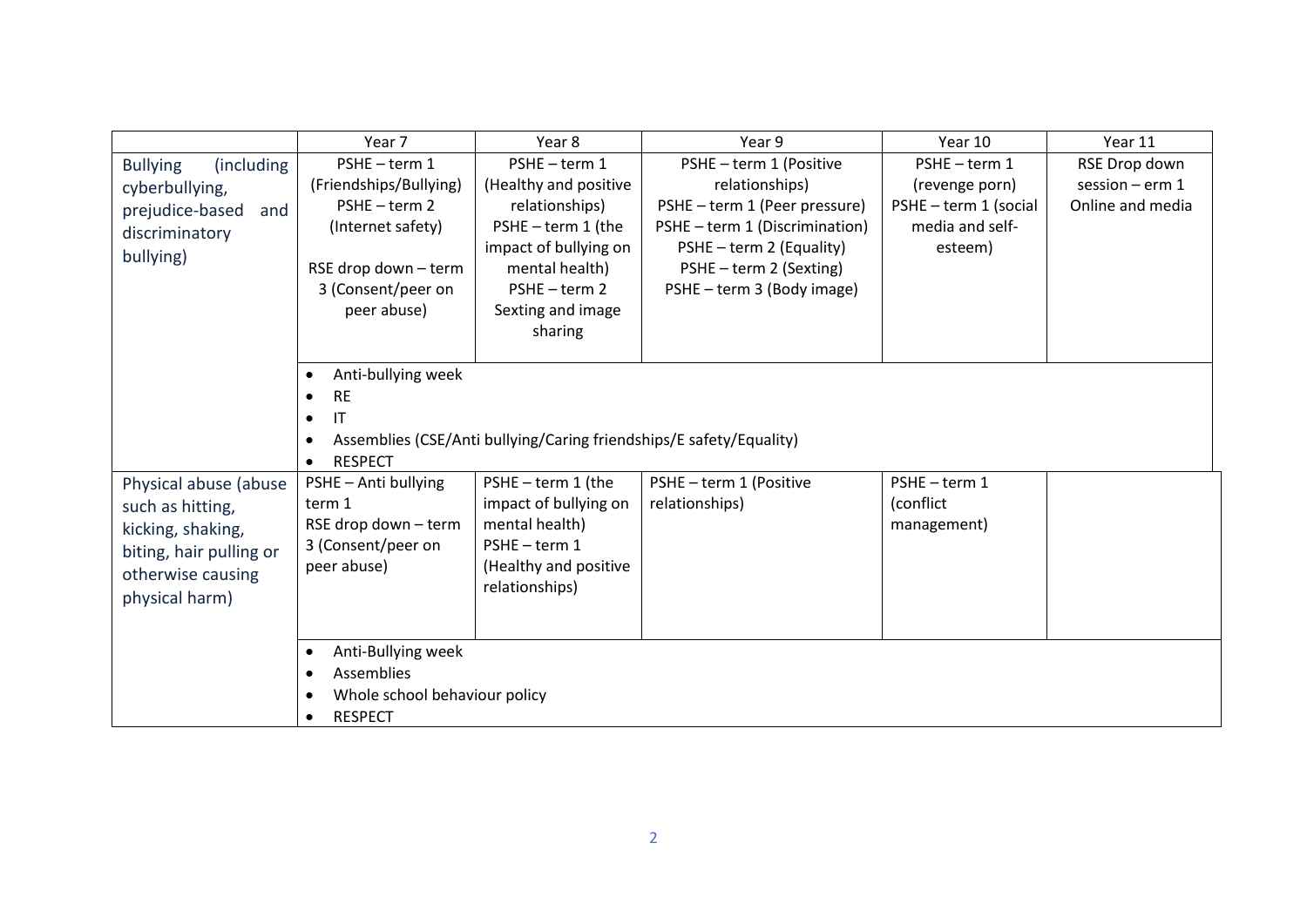| $\mathsf{in}$<br>intimate<br>Abuse<br>relationships<br>between peers           |                                                                                                               | PSHE-term 1<br>(Healthy and positive<br>relationships)<br>Love Rocks<br>programme for<br>identified year 8s<br>RSE - drop down<br>sessions                                                        | PSHE - term 1 (Positive<br>relationships)<br>RSE - drop down sessions<br>(Consent and choices around<br>sex)                                                             | PSHE-term 1<br>(revenge porn)<br>PSHE-term 1<br>(conflict<br>management)<br>RSE - drop down<br>sessions | RSE drop down<br>sessions (Sexual<br>consent and sexual<br>behaviour) |
|--------------------------------------------------------------------------------|---------------------------------------------------------------------------------------------------------------|---------------------------------------------------------------------------------------------------------------------------------------------------------------------------------------------------|--------------------------------------------------------------------------------------------------------------------------------------------------------------------------|---------------------------------------------------------------------------------------------------------|-----------------------------------------------------------------------|
| Sexual violence and<br>sexual harassment                                       | RSE drop down - term<br>3 (Consent/peer on<br>peer abuse)                                                     | PSHE-term 1<br>(Healthy and positive<br>relationships)<br>Love Rocks<br>programme for<br>identified year 8s<br>RSE - drop down<br>sessions (Consent<br>and choices around<br>sex)                 | PSHE - term 1 (Positive<br>relationships)<br>RSE - drop down sessions<br>(Consent and choices around<br>sex)                                                             | RSE drop down<br>sessions (Sexual<br>consent and sexual<br>behaviour)                                   | RSE drop down<br>sessions (Sexual<br>consent and sexual<br>behaviour) |
| Causing someone to<br>in<br>engage<br>sexual<br>without<br>activity<br>consent | RSE drop down - term<br>3 (Consent/peer on<br>peer abuse)<br>Whole school lesson (age-appropriate) on consent | PSHE-term 1<br>(Healthy and positive<br>relationships)<br>Love Rocks<br>programme for<br>identified year 8s<br>RSE-drop down<br>sessions (consent)<br>PSHE-term 2<br>Sexting and image<br>sharing | PSHE - term 1 (Positive<br>relationships)<br>RSE - drop down sessions<br>(Consent and choices around<br>sex)<br>PSHE - term 1 (Peer pressure)<br>PSHE - term 2 (Sexting) | PSHE-term 1<br>(revenge porn)<br>RSE drop down<br>sessions (Sexual<br>consent and sexual<br>behaviour)  | RSE drop down<br>sessions (Sexual<br>consent and sexual<br>behaviour) |